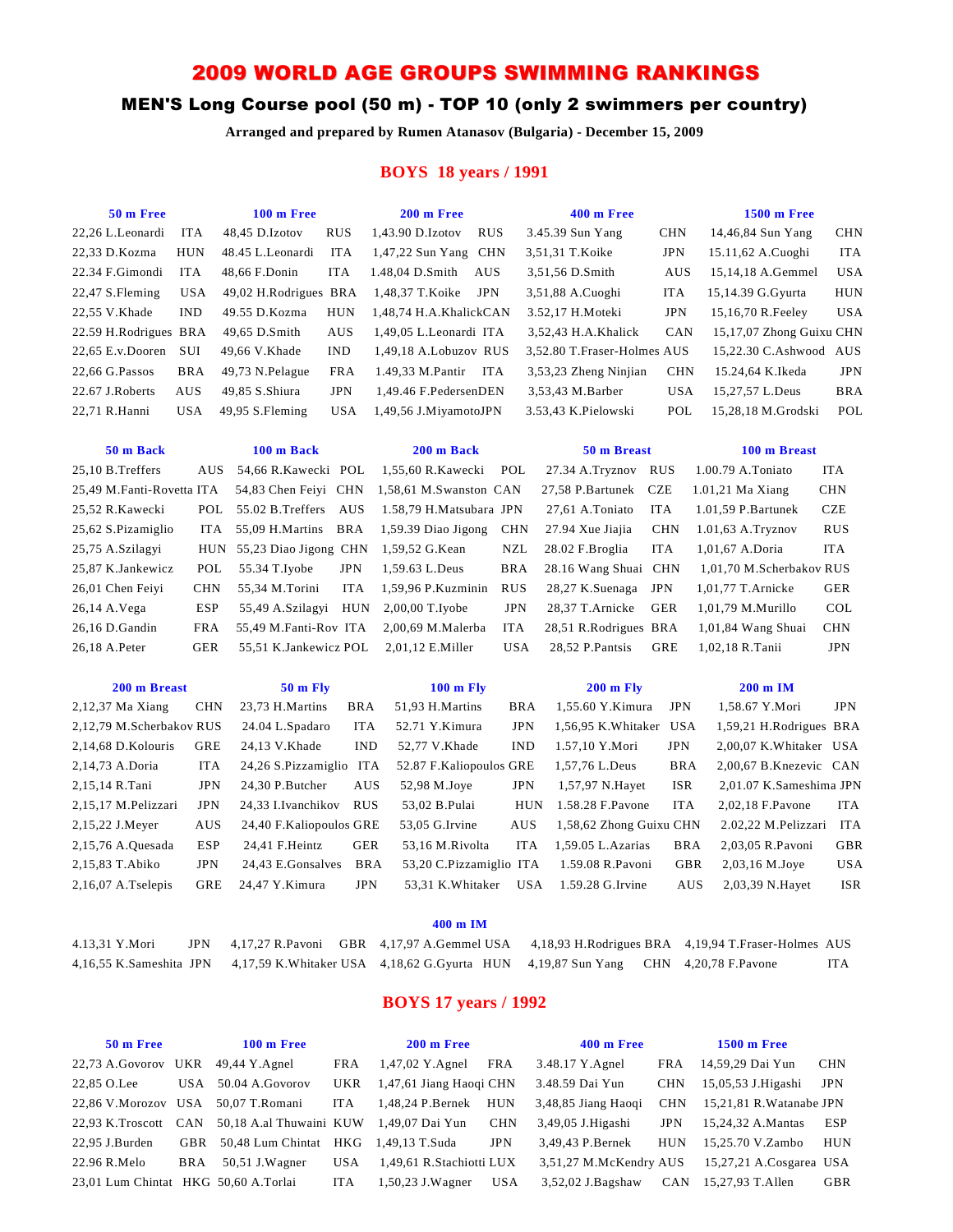|                                   |  | 23,15 Y.Okajima JPN 50,63 V.Morozov USA 1,50,28 C.Signorin USA 3,52.12 A.Mantas ESP 15,28,29 S.Ryan |  |                      | <b>USA</b> |
|-----------------------------------|--|-----------------------------------------------------------------------------------------------------|--|----------------------|------------|
| 23,18 T, Romani ITA 50,69 T. Suda |  | JPN 1,50,51 J.Bagshaw CAN 3,52.21 V.Zambo HUN 15.37,01 V.Zhigareu BLR                               |  |                      |            |
|                                   |  | 23.20 R.Stachiotti LUX 50.80 R.Stachiotti LUX 1,50.66 M.McKendry AUS 3.54.13 D.Potts                |  | AUS 15,41,51 D.Potts | AUS        |

| 50 m Back               |            | 100 m Back           |            | 200 m Back                                     |            | 50 m Breast            |            | 100 m Breast             |            |
|-------------------------|------------|----------------------|------------|------------------------------------------------|------------|------------------------|------------|--------------------------|------------|
| 26,02 A.Kovbasa         |            | UKR 55,55 K.Tada     | <b>JPN</b> | 1,58,17 K.Tada                                 | JPN        | 28,02 I.Karpouzlis GRE |            | $1.00,08$ A. Lobanov     | <b>RUS</b> |
| $26,04$ N.Toyoda        | <b>JPN</b> | 55,73 N.Toyoda       | <b>JPN</b> | 1.58.66 P.Bernek                               | <b>HUN</b> | 28.27 A.Lobanov        | <b>RUS</b> | 1,01.11 I.Karpouzlis GRE |            |
| 26,12 A.al Thuwaini KUW |            | 55,80 A.Kovbasa      |            | UKR 1,59.87 T.Yamazaki JPN                     |            | 28,44 Lin Chenyu       | <b>CHN</b> | $1,02,14$ Chen Cheng CHN |            |
| 26,22 J.Sobon           | POL        |                      |            | 56.82 A.al Thuwaini KUW 2,00.48 J.Zurablev ISR |            | 28,57 M.Fraschi        | ITA        | 1.02.14 Y.Hayashi        | <b>JPN</b> |
| 26.40 G.Bellochio       | ITA.       | 56.18 V.Morozov      | USA        | 2,00,67 Yang TingyuCHN                         |            | 28,61 V.Parakhin       | UKR        | $1,02,19$ Y.Kosegi       | <b>JPN</b> |
| 26,50 M.Helm            | <b>SWE</b> | 56.29 L.Zurablov     | <b>ISR</b> | 2.01.13 D.Potts                                |            | AUS 28.76 A.Farru      | ITA.       | 1,02,60 C.v.Lehn         | <b>GER</b> |
| 26.51 A.Pokotilo        | <b>RUS</b> | 56.30 P.Bernek       | <b>HUN</b> | 2,01,16 M.Sheppard USA 28,77 R.Tudasie         |            |                        | <b>ROU</b> | 1.02.72 M.Fraschi        | <b>ITA</b> |
| 26,53 M.Ano             | <b>JPN</b> | 56,63 M.Sheppard     | <b>USA</b> | 2,01.70 J.Friedel                              |            | USA 28.80 M.Kurata     | JPN        | 1.02,76 V.Desk           | <b>LTH</b> |
| 26.58 M.Ackerman        | <b>AUS</b> | 56,81 M.Ackerman AUS |            | 2,01,87 B.Zambo                                |            | HUN 28,85 J.Okajima    | <b>JPN</b> | 1,03.00 Cl.Miller        | <b>USA</b> |
| 26,73 P.Domingos        | BRA        | 56,90 D.Gregory      | GBR        | 2,02.33 D.Gregory GBR 29.03 R.Fedina           |            |                        | UKR        | 1,03,10 A.Farru          | ITA.       |
|                         |            |                      |            |                                                |            |                        |            |                          |            |

| 200 m Breast             |            | <b>50 m Flv</b>        |            | $100 \text{ m}$ Fly      |            | $200 \text{ m}$ Fly     |            | $200 \text{ m}$ IM       |            |
|--------------------------|------------|------------------------|------------|--------------------------|------------|-------------------------|------------|--------------------------|------------|
| 2,11.07 C.v.Lehn         | GER        | 23.63 A.Govorov        | UKR        | 52.26 H.Ikebata          | <b>JPN</b> | 1,56,13 M.Cieslak       | POL        | 2.01,54 C. Leclos        | <b>RSA</b> |
| 2,11,46 Y.Takahashi JPN  |            | 24.67 T.Romani         | ITA.       | 52,35 T.Romani           | ITA.       | 1.56.90 C. Leclos       | <b>RSA</b> | 2.02.19 D.Nolan          | <b>USA</b> |
| 2,12,22 K.Mori           | <b>JPN</b> | 24.11 H.Ikebata        | <b>JPN</b> | 53,00 M.Cieslak          | POL        | 1.58.76 Z.Szana         | <b>HUN</b> | 2,02,56 R.Stachiotti LUX |            |
| 2.12.93 A.Lobanov RUS    |            | 24.35 M.Metella        | FRA        | 53.15 R.Omoto            | <b>JPN</b> | 1,58.85 Zhang Zhao CHN  |            | 2.02.61 H.Uchida         | <b>JPN</b> |
| 2,13,06 Chen Cheng CHN   |            | 24.59 M.Zawada         | POL        | 53.49 B.Timm             | <b>GBR</b> | 1.58.85 E.Galdeano      | <b>ESP</b> | $2,02,70$ Luo Yegin      | <b>CHN</b> |
| 2.13.91 Zhou Shibo CHN   |            | 24.73 M.Klaskow        | DEN        | 53,50 Chan Gyu Cheol KOR |            | $1.59.10$ T. Allen      | <b>GBR</b> | 2,02,78 K.To             | AUS        |
| 2,14,64 Y.Kaeser         | <b>SUI</b> | 24.73 L.Galli          | ITA.       | 53,58 K.Behrens          | <b>USA</b> | 1.59.27 D.Potts         | AUS        | 2.03.19 A.Atzapkin RUS   |            |
| $2,14,67$ M. Elliott     | <b>USA</b> | 24.76 D.Pokotilo       | <b>RUS</b> | 53,67 J.Wojchehowski POL |            | 1,59,39 R.Hakajima JPN  |            | 2.03.41 S.Geni           | <b>ITA</b> |
| $2.14.91$ Cl. Miller     | <b>USA</b> | 24,78 C. GYU Cheol KOR |            | 53.86 Sun Bowei          | <b>CHN</b> | 1.59,47 C.Gyu Cheol KOR |            | 2.03.63 T.Ishikawa       | <b>JPN</b> |
| 2,15,57 I.Karpouzlis GRE |            | 24.83 Y.Yasui          | JPN        | 53,98 E.Galdeano         | <b>ESP</b> | 1,59,49 Su Kuo          | <b>CHN</b> | 2,03,77 J.Wagner         | USA        |

4,16,42 Wang Chenxian CHN 4,18,27 Dai Yun CHN 4.21,35 K.Ito JPN 4.23.08 D.Potts AUS 4,23,96 B.Offutt USA 4,16,55 C.Leclos RSA . 4,19,43 Z.Szana HUN 4.21,77 I.Higashi JPN 4,23.66 C.Signorin USA 4,24,45 A.McIntyre CAN

## **BOYS 16 years / 1993**

| 50 m Free            |            | $100 \text{ m}$ Free    |            | 200 m Free              |            | $400$ m Free             |            | <b>1500 m Free</b>        |            |
|----------------------|------------|-------------------------|------------|-------------------------|------------|--------------------------|------------|---------------------------|------------|
| 22.69 He Jianbin     |            | CHN 49.51 Y.Kobori      | <b>JPN</b> | 1,51.38 C.Bobrovsky CAN |            | 3.54.09 R.Osaki          | <b>JPN</b> | 15,30,63 A.Frayler        | <b>USA</b> |
| 22,74 I.Martinez     | ESP        | 49,89 He Jianbin        | <b>CHN</b> | $1,51,61$ A.Negreli     | <b>ITA</b> | 3,54,27 Y.Kobori         | <b>JPN</b> | 15.31 90 A.Hirai          | JPN        |
| $22.94$ C.Mignon     | FRA        | 50,48 P.Werner          | POL        | 1.52.06 P.Werner        | POL        | 3,55.42 M.Crough-And.GBR |            | 15,33,51 R.Osaki          | <b>JPN</b> |
| 23.19 B.Anderson USA |            | 50,58 V. Stapanovic SRB |            | 1.52.14 S.Schmull       | USA        | 3,55,69 C.Bobrovsky      | CAN        | 15,33 88 E.Hedlin         | <b>USA</b> |
| 23,26 J.Lane         | USA.       | 50,58 A.Martinez ESP    |            | 1.52.25 S.Oka           | <b>JPN</b> | 3,57.17 E. Yildirimer    | TUR        | 15,40,43 E.Yildirimer TUR |            |
| 23,29 J.Alati        | <b>AUS</b> | 50.87 J.Lane            | <b>USA</b> | 1,52,34 T.Nishikawa JPN |            | 3.57.31 V.Bromer         | DEN        | 15,45.55 G.Santa          | <b>POR</b> |
| 23,41 T.Ishizaki     | <b>JPN</b> | 50.96 D.Skaaning        | <b>DEN</b> | 1,52,54 D.Ermakov       | <b>RUS</b> | $3,57,31$ D.Skaaning     | <b>DEN</b> | 15,46,24 M.Czuba          | POL        |
| 23,51 P.Werner       | POL        | $51,14$ C.Mignon        | FRA        | 1,52.55 J.Hadler        | <b>AUS</b> | 3,57,46 I.Lloyd          | <b>GBR</b> | 15,48,51 J.Koldehoff GER  |            |
| 23,63 D.Skaaning     | DEN        | 51.24 D.Ng              | HKG        | 1.53,78 Xie Pengfei     | <b>CHN</b> | 3.58.01 M.Koshelev       | <b>RUS</b> | 15,49,13 A.Page           | <b>CAN</b> |
| $23.64$ M.Grillo     | <b>CAN</b> | 51,33 D.Ermakov RUS     |            | $1.53,00$ C. Mignon     | FRA        | 3,58,11 N.Caldwell       | <b>USA</b> | 15,50,04 C.Bobrovsky CAN  |            |
|                      |            |                         |            |                         |            |                          |            |                           |            |

| 50 m Back                               |            | 100 m Back                                |            | 200 m Back                               |            | 50 m Breast                                 |     | 100 m Breast                               |            |
|-----------------------------------------|------------|-------------------------------------------|------------|------------------------------------------|------------|---------------------------------------------|-----|--------------------------------------------|------------|
| 26,17 J.Hasegawa                        | <b>JPN</b> | 54,84 He Jianbin                          | <b>CHN</b> | 1,58.17 Zhang Fenlin                     | <b>CHN</b> | $28,60$ S.Takeshita JPN $1.02,29$ C.Higgins |     |                                            | <b>USA</b> |
| $26,20$ K.Ohyama                        | <b>JPN</b> | 55,85 K.Darmody                           |            | USA 2,00,54 J.Markham                    | <b>USA</b> | 28,67 T.Amagai                              | JPN | 1.02,38 M.Niiyama                          | JPN        |
| 26.42 He Jianbin                        | <b>CHN</b> | 55,89 Zhang Fenlin                        |            | $CHN$ 2.01,11 H.Yazawa                   | <b>JPN</b> |                                             |     | 28,82 M.Machnik POL 1.02.45 M.Machnik POL  |            |
| 26.68 M. WysoczynskiPOL 56.17 K. Ohyama |            |                                           | <b>JPN</b> | $2,01,59$ Xie Jiale                      | <b>CHN</b> |                                             |     | 29,25 Wang Chao CHN 1,02,78 F.Bizzari      | <b>ITA</b> |
| 26,74 R.Baymanov KZH                    |            | 56,48M. Wysoczynski POL 2,02,33 J. Pebley |            |                                          | <b>USA</b> |                                             |     | 29.38 P. Wiechusen GER 1.02.86 K. Nanbara  | <b>JPN</b> |
| 26,87 Duan Oiong                        | <b>CHN</b> |                                           |            | 56,49 M.McManemy ESP 2,02,44 Y.Yamagishi | <b>JPN</b> |                                             |     | 29,50 N.Klepikov RUS 1.03.05 Wang Chao CHN |            |
| 26.90 S.Straughan                       | GBR        | 56.69 Y.Kido                              | <b>JPN</b> | 2,03,21 M.Wysoczynski POL                |            | 29,61 Y.Shagalov                            | ISR | 1.03.24 U.Marri                            | ITA        |
| 27,08 J-P.Goyetche FRA                  |            | 56,75 G.Halssal                           | GBR        | 2,03,27 M.Larkin                         | <b>AUS</b> | 29,71 P.Samilidis GRE                       |     | $1,03,77$ W. Ximing                        | <b>CHN</b> |
| 27,12 M.McDougal RSA                    |            | 57,18 M.McDougal                          |            | RSAL 2,03,73 G.Halsall                   | GBR        | 29.71 K.Eser                                | TUR | $1,03,81$ Ca.Miller                        | <b>USA</b> |
| 27,14 M.McManemy ESP                    |            | $57.62$ C.Diener                          | <b>GER</b> | 2.03.78 C.Diener                         | GER        | 29.84 T.Capitaine                           | FRA | $1,04,02$ N.Klepikov RUS                   |            |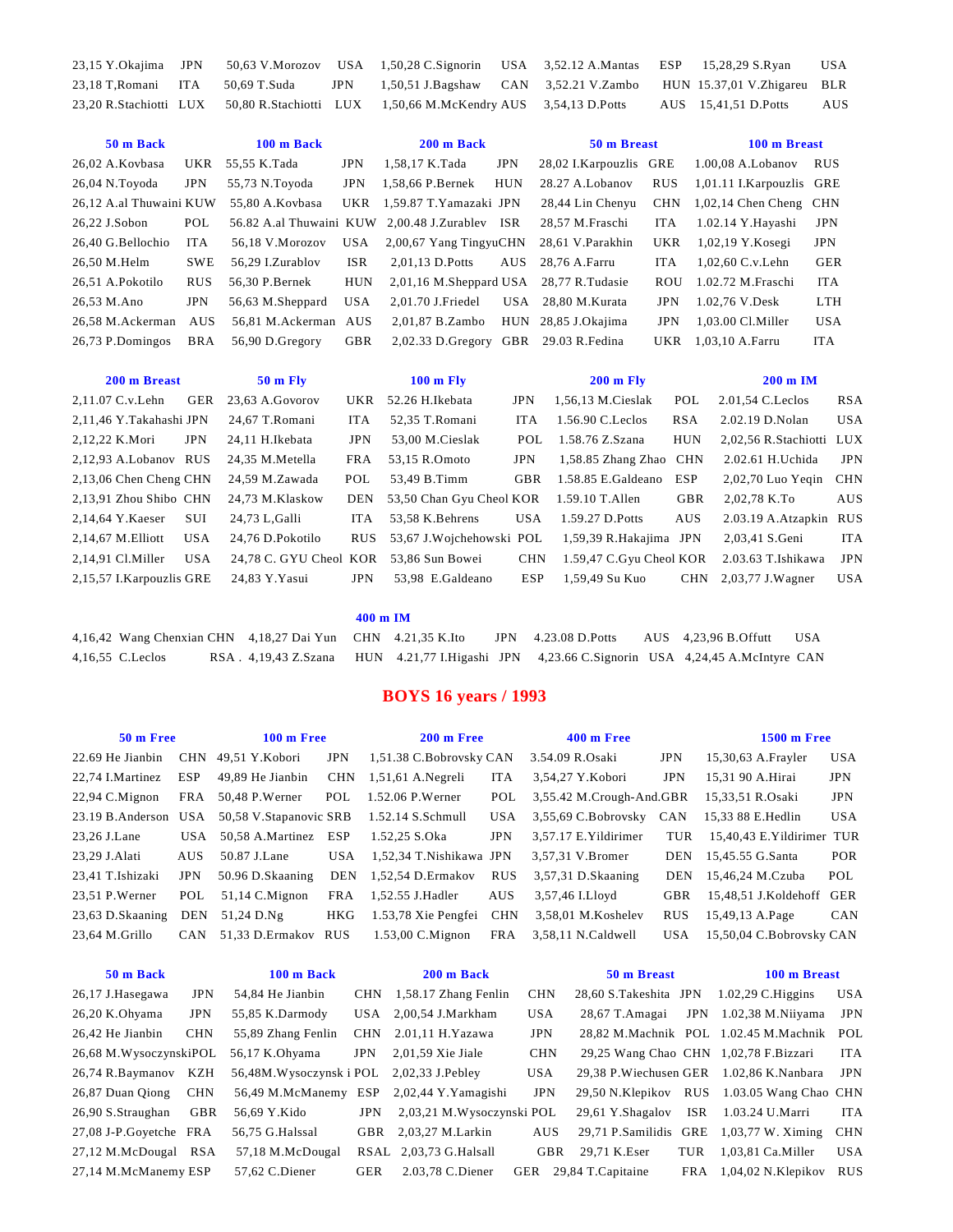| 200 m Breast              |            | $50$ m Fly             |            | $100 \text{ m}$ Fly     |            | $200 \text{ m}$ Fly                    |     | $200 \text{ m}$ IM                               |            |
|---------------------------|------------|------------------------|------------|-------------------------|------------|----------------------------------------|-----|--------------------------------------------------|------------|
| 2,15,35 F.Bizzari         | <b>ITA</b> | 24.47 Y.Kobori         | <b>JPN</b> | 52.99 Y.Kobori          | <b>JPN</b> | 1.55.51 Y.Kobori                       |     | JPN $2.00.41$ Li Xiang                           | <b>CHN</b> |
| 2,15,38 K.Kanai           | <b>JPN</b> | 24.80 M.Roberts        | AUS        | 53.31 M.O.Halloran USA  |            | 1,58,33 B.Biszo                        |     | $HUN$ 2.02.83 Ning Zetao                         | <b>CHN</b> |
| 2,15,45 M.Niiyama         | <b>JPN</b> | 24,96 M.McDougal       | <b>RSA</b> | 53,44 J.Lennertz        | USA        | 1.58,78 Xu Hang CHN 2,04,56 E.Solache  |     |                                                  | <b>ESP</b> |
| $2.15.63$ M.Machnik       | POL        | $25.05$ P.Werner       | POL        | 53.53 J.Hadler          | AUS        | $2.00.26$ I.Jobin                      |     | CAN $2.04.74$ G.Rocco                            | <b>BRA</b> |
| $2,16,74$ P.Samilidis     | <b>GRE</b> | 25,06 I.Stratigos      | GRE        | 54,08 V. Stepanovic SRB |            | 2,00,28 J.Hadler                       | AUS | 2.04.81 S.Watanabe                               | <b>JPN</b> |
| 2.16.77 M.Schemberev UKR  |            | 25.09 M.Grillo         | <b>ITA</b> | 54.13 B.Biszo           | <b>HUN</b> | 2.01.25 D.Glavich USA 2.04.89 I.Lloyd  |     |                                                  | <b>GBR</b> |
| 2,16,96 Li Yang           | <b>CHN</b> | 25.13 G.Tzibulski      | <b>RUS</b> | 54.24 R.Strelkov        | ARG        | 2.01.35 K.McCinteeUSA 2.05.99 J.Hadler |     |                                                  | AUS        |
| $2,17,17$ N.Klepikov      | <b>RUS</b> | 25,18 V.Stepanovic SRB |            | 54,46 A.Filho           | <b>BRA</b> |                                        |     | 2.01.35 V.Bromer DEN 2,06,17 S.V.SchootbruggeNED |            |
| 2,17,95 Z.Gun             | <b>USA</b> | 25.21 H.Alberts        | <b>RSA</b> | 54,69 J.Jsagi           | JPN        | 2,01,51 J.Jsagi                        |     | JPN 2,06,32 S.Ishitobi                           | <b>JPN</b> |
| 2.17.97 V.Donkersgoed USA |            | 25.24 A.Martinez       | <b>ESP</b> | 54.69 I.Lemaev          | <b>RUS</b> | 2.02.32 L.Chmiel                       |     | POL 2.06.37 M.Suzin                              | POL        |

|  | 4,15,74 Li Xiang CHN 4.23,01 B.Hinshaw USA 4,25,45 M.Larkin AUS 4,26,35 I.Lloyd GBR 4,28,66 R.Osaki |  |  |                                                                                                                  | <b>JPN</b> |
|--|-----------------------------------------------------------------------------------------------------|--|--|------------------------------------------------------------------------------------------------------------------|------------|
|  |                                                                                                     |  |  | 4,21,63 Ning Zetao CHN 4,24,37 M,Solaeche ESP 4,25,94 J.Hadler AUS 4.27,21 G.Rocco BRA 4.28.72 M.Schemberiev UKR |            |

## **BOYS 15 years / 1994**

| 50 m Free             |            | $100 \text{ m}$ Free                      |            | 200 m Free                               |            | $400 \text{ m}$ Free                            |            | <b>1500 m Free</b>                               |            |
|-----------------------|------------|-------------------------------------------|------------|------------------------------------------|------------|-------------------------------------------------|------------|--------------------------------------------------|------------|
| 22,81 Wang Xin        | CHN        | 50,12 Zheng XianliangCHN 1,50,61 M.Oswald |            |                                          |            | GER 3,53,24 W.Ximing                            | <b>CHN</b> | 15.30,93 H.Chaosheng CHN                         |            |
| 23,34 M.Oswald        | GER        | 50,54 M.Oswald                            | GER        | $1.51,09$ Wang Xin                       |            | CHN 3,56.95 F.Hidaki                            | <b>JPN</b> | 15,47,66 E.Pinion                                | <b>USA</b> |
| 23.46 T.Maxwell       | AUS.       | $51,04$ Wang Xin                          | <b>CHN</b> | 1.51.28 C.Lebon                          |            |                                                 |            | FRA 3.57.10 C.Scheruebl AUT 15.50.24 Ye Oianpeng | CHN        |
| 23,68 Dang Xu         | <b>CHN</b> | 51.66 A.Jovanovic                         | <b>USA</b> | 1.51.49 F.Hidaka                         | <b>JPN</b> | 3.57.61 E.Pinion                                |            | USA 15,56,84 M.Pap                               | <b>HUN</b> |
| 23,86 P.Datovo        | BRA        | 52,15 T.Maxwell                           | <b>AUS</b> |                                          |            | 1,52,71 C.Scheruebl AUT 3,57,66 Ye Qianpeng CHN |            | 15,57,07 M.Koski                                 | <b>FIN</b> |
| 23.97 M.Vukic         | <b>CRO</b> | 52.33 A.Vazaios                           | GRE        | 1.53.52 T.Kremer                         | ISR        | 4.01.38 G.Detti                                 | ITA        | 15,57,78 G.Palstrinieri                          | ITA        |
| 24,04 S.Oali          | <b>KUW</b> | 52.37 C.Clifton                           | <b>USA</b> | 1.53.87 Y.al Askari KUW 4.01.94 M.Zoniuk |            |                                                 |            | POL 16,00.15 M.Zoniuk                            | POL        |
| 24.08 A.Jovanovic USA |            | 52.48 C.Scheruebl                         | AUT        | 1.53.91 R.Ura                            | <b>JPN</b> | $4,02,00$ T-T.Suck                              | GER        | $16,00.19$ A.Huyghues                            | <b>FRA</b> |
| 24,08 V.Soshchyk UKR  |            | 52.57 L.Croenen                           | BEL        | $1.54.07$ C.Clifton                      | USA        | 4.02.11 H. Washio                               | <b>JPN</b> | 16.01.55 C.Scheruebl                             | AUT        |
| 24.10 S.Sato          | <b>JPN</b> | 52.59 M.Powell                            | <b>GBR</b> | $1.54.22$ D.Johnson                      | GBR        | 4.02.56 S.Shimomura USA                         |            | 16.02.63 Y.Havakawa                              | JPN        |
|                       |            |                                           |            |                                          |            |                                                 |            |                                                  |            |

|    | эн ш наск |  |  |
|----|-----------|--|--|
| т. |           |  |  |

26,99 T.Iwata JPN 56,57 Lin Yonqing CHN 27,01 Lin Yonqing CHN 57,78 F.Laughetti ITA 27,06 A.Vazaios GRE 57,91 T.Iwata JPN 27,15 O.M.Arafa EGY 58,58 P.Jenkins USA 27,62 K.Chongratin THA 58,70 M.Pap HUN 27,68 D.Stepanenko RUS 58,73bWang Yifang CHN 27,73 V.Chrystos UKR 58.80 G.Umbach USA 27,81 J.Swanston CAN 58,94 Tsung Chaolin TPE 27,82 A.Daniliewski POL 59,00 D.Stepanenko RUS

**50 m Back 100 m Back 200 m Back 50 m Breast 100 m Breast** 26,18 K.Hagino JPN 55,64 K.Hagino JPN 2,04,68 Lin Yonqing CHN 28

| $2,04,68$ Lin Yonging CHN |            | 28.81 N. Taguchi      | JPN        |
|---------------------------|------------|-----------------------|------------|
| 2.05,18 P.Jenkins         | <b>USA</b> | 29,36 A.Yamaguchi JPN |            |
| 2,05,22 T.Iwata           | JPN        | 29,50 O.Utekhin       | <b>RUS</b> |
| 2,05,60 H.Karakaidos GRE  |            | 29,57 Li Tianhao      | <b>CHN</b> |
| 2.05.89 M.Pap             | HUN        | 29.90 S.Sisoev        | <b>RUS</b> |
| 2,06,03 L.Geran           | FR A       | 30,10 R.Lev           | <b>GER</b> |
| 2,06,09 J.Patching        | <b>GBR</b> | 30,30 E.M.el Far      | EGY        |
| 2,06,36 J.Conger          | <b>USA</b> | 30,65 S. Wasil        | POL        |
| 2,06,36 J.Kocar           | CZE        | 30,71 C.Benson        | GBR        |
| 2.06.42 F.Laughetti       | <b>ITA</b> | 30.72 I.Barbu         | <b>ROU</b> |
|                           |            |                       |            |

| 3,81 N.Taguchi       | <b>JPN</b> | 1.01.55 M.Kano              | <b>JPN</b> |
|----------------------|------------|-----------------------------|------------|
| 9,36 A.Yamaguchi JPN |            | 1.02,35 A.Yamaguchi         | <b>JPN</b> |
| 9.50 O.Utekhin       | <b>RUS</b> | 1,02,71 Li Tianhao          | <b>CHN</b> |
| 9,57 Li Tianhao      | <b>CHN</b> | 1.04,16 O.Utekhin           | <b>RUS</b> |
| 9.90 S.Sisoev        | <b>RUS</b> | 1,04,75 Huang Chaosheng CHN |            |
| $0,10$ R.Ley         | <b>GER</b> | 1.04.90 R.Ley               | <b>GER</b> |
| 60,30 E.M.el Far     | EGY        | 1.05,42 C.Benson            | <b>GBR</b> |
| 30.65 S.Wasil        | POL        | 1,05,47 B.Kulizhnikov       | <b>RUS</b> |
| 30,71 C.Benson       | GBR        | 1,05,67 M.Neto              | <b>BRA</b> |
| 30,72 I.Barbu        | <b>ROU</b> | 1,06,48 G.Fontanela         | <b>BRA</b> |
|                      |            |                             |            |

| 200 m Breast              |            | $50 \text{ m}$ Fly     |            | $100 \text{ m}$ Fly       |            | $200 \text{ m}$ Fly                      |            | $200 \text{ m}$ IM      |            |
|---------------------------|------------|------------------------|------------|---------------------------|------------|------------------------------------------|------------|-------------------------|------------|
| 2,11,81 M.Kano            | <b>JPN</b> | 25.06 S.Oali           | <b>KUW</b> | 53.29 C.Lebon             | <b>FRA</b> | 1.59.00 C.Lebon                          | <b>FRA</b> | 1.59.26 K.Hagino        | <b>JPN</b> |
| 2,11,95 A.Yamaguchi JPN   |            | 25,07 T.Maxwell        | AUS        | 54,00 F.Hidaka            | <b>JPN</b> | 1,59,60 D.Sato                           | JPN        | 2.00.78 D.Sato          | <b>JPN</b> |
| 2,12,67 H. Chaosheng CHN  |            | 25.12 M.Vukic          | <b>CRO</b> | 54.73 M.Umemoto JPN       |            | 2,01,17 M.Umemoto JPN                    |            | $2,02,69$ Wang Shun CHN |            |
| 2,20,38 A.Zavertkin RUS   |            | 25,16 M.Oswald         | GER        | 55,19 G.Umbach USA        |            | 2.03,26 Y.al Askari KUW                  |            | 2,02,76 H.Chaosheng CHN |            |
| 2,21,14 L.Bremer          | <b>AUS</b> | 25,39 M.Ibrahim        |            | EGY 55.21 Y al Askari KUW |            | 2,03,39 A.Tambovski RUS                  |            | $2,05,37$ A.Vazaios     | GRE        |
| 2,21,92 B,Kulizhnikov RUS |            | 25.43 L.Croenen        | BEL        | 55,38 S.Oali              | KUW        | 2.04.87 Z.FeatherstoneAUS                |            | 2.06.13 G.Umbach        | USA        |
| 2,22,27 R.Ley             | GER        | 25,62 Li Donchuang CHN |            | 55,46 M.Oswald            | GER        | 2,05,13 M.BernatowiczPOL 2,07,29 W.Licon |            |                         | <b>USA</b> |
| 2,23,16 P.Kapilau         | BLR        | 25.66 A.Tambovski RUS  |            | 55,59 A.Tambovski RUS     |            | $2,05,42$ L.Croenen                      | BEL        | 2,07.55 L.Croenen       | BEL        |
| 2.23,20 Yung Tae Seo KOR  |            | 25.67 M.Sato           | <b>JPN</b> | 55.84 T.Duskinas          | <b>LTH</b> | 2.05.56 D.Carlier                        | <b>ITA</b> | 2,07,85 Y.al Askari KUW |            |
| 2.23,25 C.Benson          | <b>GBR</b> | 25.69 M.Lucatello ITA  |            | 56.24 L.Croenen           | BEL        | 2.05.91 G.Umbach                         | USA.       | 2.07.90 M.Oswald        | GER        |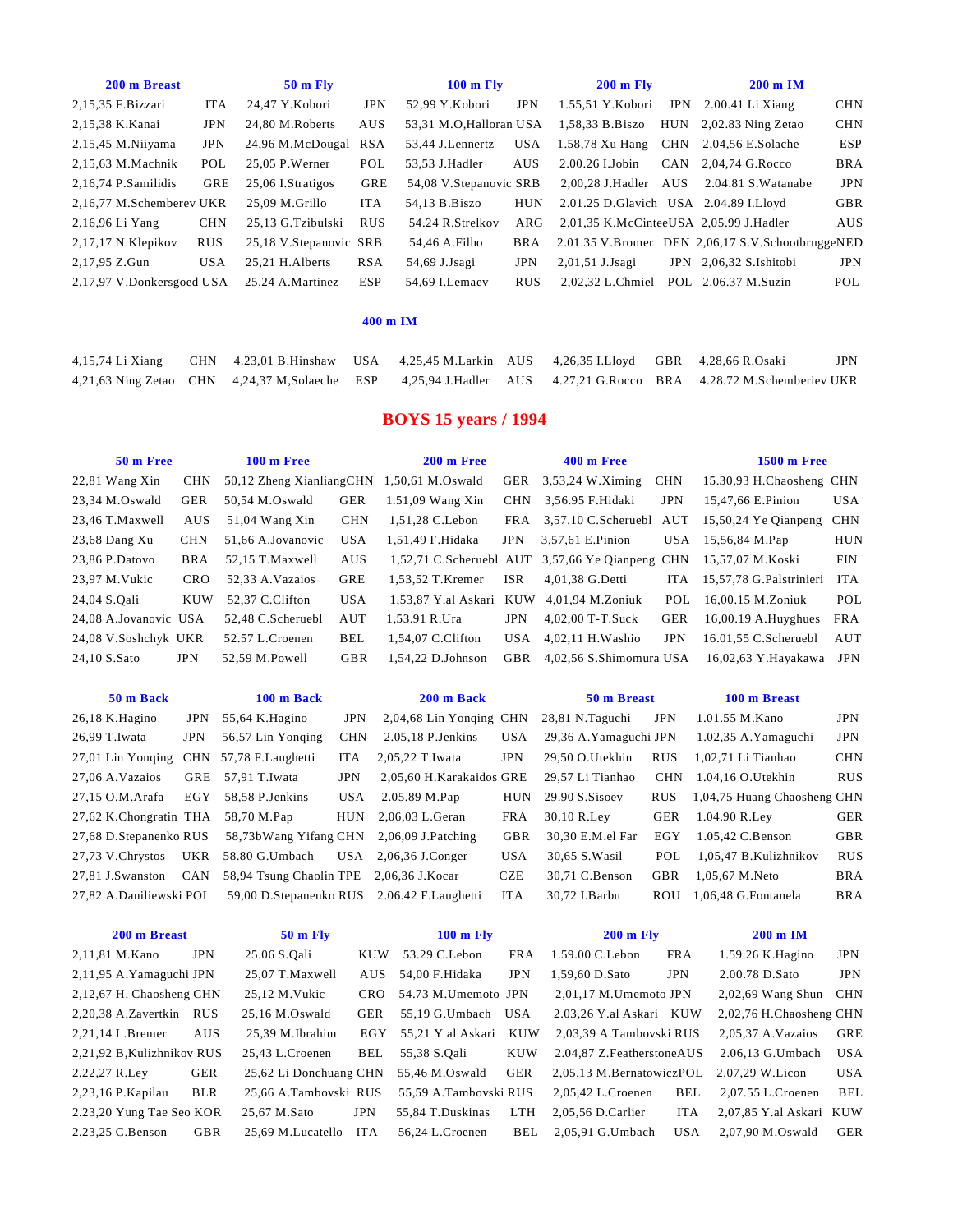4,12,53 Huang Chaosheng CHN 4,20,09 K.Hagino JPN 4,27,63 Yung Tae Seo KOR 4,35,14 W.Licon USA 4,35,63 M.Pap HUN 4,16,91 D.Sato JPN 4,23,15 Wang Shun CHN 4,31,02 G.Umbach USA 4,35,34 L.Croenen BEL 4,36,96 J.Patching GBR

## **BOYS 14 years / 1995**

| 50 m Free         |            | $100 \text{ m}$ Free                      |            | 200 m Free                                                        |            | 400 m Free                |            | <b>1500 m Free</b>        |            |
|-------------------|------------|-------------------------------------------|------------|-------------------------------------------------------------------|------------|---------------------------|------------|---------------------------|------------|
| 23.53 Hao Yun     | <b>CHN</b> | 51.67 Hao Yun                             | <b>CHN</b> | 1.51.22 Li Yutao                                                  | <b>CHN</b> | 3.59.84 M.Johnson         | GBR        | 15.47.32 M.Johnson        | GBR        |
| 24,14 T.Maruyama  | <b>JPN</b> | 51.72 Li Yutao                            |            | $CHN$ 1.53.63 M. Johnson                                          | GBR        | 4.02.04 S.Havakawa        | <b>JPN</b> | 15.52.46 K.Sunama         | <b>JPN</b> |
| 24,58 L.Souza     | BRA        | 52.97 D.Morgan                            |            | USA $1,54,32$ S. Tiewong                                          | THA        | $4,02,65$ J.Ikenaga       | <b>JPN</b> | 15.53.28 Y.Sato           | <b>JPN</b> |
| 24,59 D.Morgan    | USA.       | 53,24 S. Tiewong                          |            | THA 1.54.87 K.Sunama                                              | JPN        | 4.03.35 N.Silverthorn USA |            | 16.00.49 E.Tsirapidis GRE |            |
| 24.59 C.Pantaroto | <b>BRA</b> |                                           |            | 53,46 C.Pantaroto BRA 1,55,53 N.Silverthorn USA 4,03,66 J.Poynter |            |                           | GBR        | 16,07.36 B.Hughes         | <b>USA</b> |
| 24,61 S.Ito       | <b>JPN</b> | 53,47 T.Kawamoto JPN                      |            | 1,55,58 J.Poynter                                                 |            | GBR $4.04.28$ J.Hughes    | USA.       | 16,09,44 T.Fowler         | <b>USA</b> |
| 24,87 S. Tiewong  | THA        |                                           |            | 53,72 M.Johnson GBR 1,55,89 Liu Zhaohen CHN 4,05.34 S.Tiewong     |            |                           | THA        | 16.10.32 J.Poynter        | GBR        |
| $24.90$ R. Leong  | AUS.       | 53.77 O.Leonard                           |            | GBR 1,56,87 R.Fujioka                                             | <b>JPN</b> | 4.08,68 Liu Zhaochen CHN  |            | 16.33.10 H. Yenhsin       | TPE        |
| 24.90 F.Giordano  | ITA        | 53,79 V.de Raucourt FRA 1.58.04 S.A.Tayar |            |                                                                   | EGY        | 4,08,72 E.Tsirapidis GRE  |            | 16.39.45 R.Hendry         | AUS        |
| . 24,92 T.Romany  |            |                                           |            | TRN 53,89 B.da Almeida BRA 1,58,20 A.D. Arrigo                    | ITA        | 4.11.47 C.Main            | NZL        |                           |            |

| 50 m Back          |            | 100 m Back               |            | 200 m Back                |            | 50 m Breast                           |            | 100 m Breast                            |            |
|--------------------|------------|--------------------------|------------|---------------------------|------------|---------------------------------------|------------|-----------------------------------------|------------|
| 27.22 T.Kawamoto   | <b>JPN</b> | 56.91 K.Sunama           | <b>JPN</b> | 2.00.31 K.Sunama          | <b>JPN</b> | 30,37 Y.Yako                          | <b>JPN</b> | 1.04,36 K.Utsonomiya JPN                |            |
| 27.33 J.Ogata      | <b>JPN</b> | 57,24 T.Kawamoto         | <b>JPN</b> | $2.04,04$ R.Murphy        | <b>USA</b> | 30.38 K.Suzuki                        | <b>JPN</b> | $1.04.66$ T.Yuji                        | <b>JPN</b> |
| 28.22 B.James      | MLS        | 58,59 R.Murphy           | <b>USA</b> | 2.05.45 T.Kawamoto        | JPN        | 30,41 M.Holub                         | POL        | 1,06,59 L.Khoo                          | <b>SIN</b> |
| 28,35 M.Johnson    | GBR        | 59.45 Jiang Shinan       | <b>CHN</b> | 2.06.22 Li Gang           | <b>CHN</b> |                                       |            | 31.28 J.Mortensen DEN 1.07.09 P.Cardono | <b>BRA</b> |
| 28,56 Z.Gamiet     | <b>RSA</b> | 59.69 C.Main             | NZL        | $2,07,21$ M.Johnson       | GBR        | 31,41 F.Emery                         | FRA        | 1,07.47 Z.Casna                         | <b>ITA</b> |
| 28,89 J.Ching      | <b>SIN</b> | 1.00,16 B.James          | MLS        | 2.08,72 C.Main            | NZL        | 31.45 Hou Anyuan TPE 1,07,72 A.Bujold |            |                                         | CAN        |
| 29,16 Jiang Shinan | <b>CHN</b> | $1.00.58$ N.Theodoris    | <b>GBR</b> | $2.09.74$ N.Theodoris     | GBR        | 31.48 C.Emslie                        |            | RSA 1,07,86 M.Johnson                   | <b>GBR</b> |
| 29,34 O.Gorcsa     | <b>HUN</b> | $1,00,63$ R. Leong       | <b>AUS</b> | 2.10.30 N.Silverthorn USA |            | 31,60 A.Csirzo                        |            | $HUN$ 1,08.04 A.Murphy                  | <b>GBR</b> |
| 29.44 A.Lecanu     | <b>FRA</b> | 1,01.10 M.Litchfield GBR |            | 2.10.40 B.James           | MLS        | 31,62 I.Gradinaru                     |            | ROU 1.08.17 D.Konigseder GER            |            |
| 29.46 M.Tomczak    | POL        | 1.01.59 Yan Tzuhsien TPE |            | 2.10.56 Yan Tzuhsien TPE  |            |                                       |            | 31.70 Huang Kieyu TPE 1,08.30 B.Almeida | <b>BRA</b> |
|                    |            |                          |            |                           |            |                                       |            |                                         |            |
|                    |            |                          |            |                           |            |                                       |            |                                         |            |

| 200 m Breast             |            | $50 \text{ m}$ Fly     |            | $100 \text{ m}$ Fly     |      | $200 \text{ m}$ Fly              |            | $200 \text{ m}$ IM        |            |
|--------------------------|------------|------------------------|------------|-------------------------|------|----------------------------------|------------|---------------------------|------------|
| 2,14,36 K.Utsonomiya JPN |            | 25.13 T.Kawamoto       | <b>JPN</b> | 55.68 T.Kawamoto        |      | $JPN$ 2.04.35 M.Johnson          | <b>GBR</b> | 2.04,64 K.Sunama          | <b>JPN</b> |
| 2,17,63 K.Goto           | <b>JPN</b> | 25,85 T.Maruyama       | JPN        | 55.79 T.Maruyama        | JPN  | 2.04,36 N.Sasaki                 | <b>JPN</b> | $2,07.06$ T.Maruyama      | <b>JPN</b> |
| 2,22,45 V.Franca         | <b>BRA</b> | 26,01 O.Quammie FRA    |            | 57.43 Pantaroto         |      | BRA 2,05,68 S. Haruta            | <b>JPN</b> | $2,08,19$ M.Johnson       | <b>GBR</b> |
| 2,25,21 M.Johnson        | <b>GBR</b> | 26.50 O.Leonard        |            | GBR 57.59 J.Schooling   | SIN. | 2,06,13 C.Okubo                  | USA        | $2,11.31$ R.Murphy        | <b>USA</b> |
| 2,25,77 A.Bujold         | <b>CAN</b> | 26.66 O.Maldonaldo PUR |            | 57.87 O.Leonard         |      | GBR $2.07,91$ B. Hughes          | USA –      | 2,11,52 N.Silverthorn USA |            |
| 2.27.12 C.Souza          | BRA        | 26.69 V.Franca         |            | BRA 57,94 E.Lobato      |      | BRA $2,08.37$ S. Tiewong         |            | THA $2,12,29$ J.Poynter   | <b>GBR</b> |
| 2,27,27 G.Bentz          | <b>USA</b> | 26.75 D.vd.Deen        | <b>NED</b> | 58.33 F.Giordano        | ITA  | $2,10,56$ J.Schooling            | <b>SIN</b> | 2,13,75 C.Main            | NZL        |
| 2,27,75 E.Benitez        | <b>ESP</b> | 26,83 L.Savoie         | <b>CAN</b> | 58,35 Z.Gamiet          |      | $RSA$ 2,11,05 C. Austin          | GBR        | 2.14.42 L.Lianghsun       | TPE        |
| 2,28,63 J.Tybur          | USA        | 26,99 J.Romany         | <b>TRN</b> | 58,36 R.Murphy          |      | $USA = 2,11,56$ M. PogiaspalaITA |            | 2,14,59 A.Redon           | FRA        |
| 2.28.63 D.Konigseder GER |            | 27.01 Z.Gamiet         | <b>RSA</b> | 58.81 V.de Raucourt FRA |      | 2.12.10 F. Lobato                |            | BRA 2.14.63 B. James      | MLS        |

### **400 m IM**

|  | 4,24,91 K.Sunama JPN 4,35,12 K.Utsonomiya JPN 4,40,41 N.Silverthorn USA 4,42,31 Lai Lianghsun TPE 4.45.61 S.Kariatiras GRE |  |  |  |  |
|--|----------------------------------------------------------------------------------------------------------------------------|--|--|--|--|
|  | 4,28,40 M.Johnson GBR 4,38,32 J.Poynter GBR 4,42,15 B.Hughes USA 4.44.92 C.Main NZL 4,46.63 S.Tiewong THA                  |  |  |  |  |

## **BOYS 13 years / 1996**

| 50 m Free                              | 100 m Free                                    | 200 m Free                 |            | 400 m Free                                                               | $1500 \text{ m}$ Free       |            |
|----------------------------------------|-----------------------------------------------|----------------------------|------------|--------------------------------------------------------------------------|-----------------------------|------------|
| 24,45 R.Sakata                         | JPN 53.89 R.Sakata                            | JPN 1.57,63 K.Uchimura JPN |            | 4,05,73 Wang Kechen CHN 15,42,76 W.Kechen CHN                            |                             |            |
| 24.67 A.Doria                          | VEN 53.98 K.SricharoenboonTHA 1.58.18 J.Smith |                            | <b>GBR</b> | 4.09.59 H.Harada                                                         | $JPN$ 16.50.41 T. Shibata   | JPN        |
| 24.87 G.Louzada                        | BRA 54.19 K.Uchimura                          | JPN 1.59.43 Y.Miyoshi      | <b>JPN</b> | 4.10.83 J.Smith                                                          | GBR 16,57,14 T.Sakamoto JPN |            |
| 24.91 K.SricharoenboonTHA 54,45 L.Melo |                                               | BRA 1.59.71 C.Ogren        | <b>USA</b> | $4,14,17$ C.Ogren                                                        | USA 17,01,66 N.ArakelyanUSA |            |
| 25.18 L.Melo                           | BRA 54.61 J.Smith                             | GBR 2.00.50 W.Kechen       |            | CHN 4,14,90 Y.Morakami                                                   | JPN 17.19.54 O.Dacera       | PHI        |
| 25.31 A.Hamba                          | JPN $55,12$ A.Doria                           |                            |            | VEN 2,00,86 K.SricharoenboonTHA 4,17,37 N.Arakelyan USA 17,25,23 C.Brito |                             | <b>BRA</b> |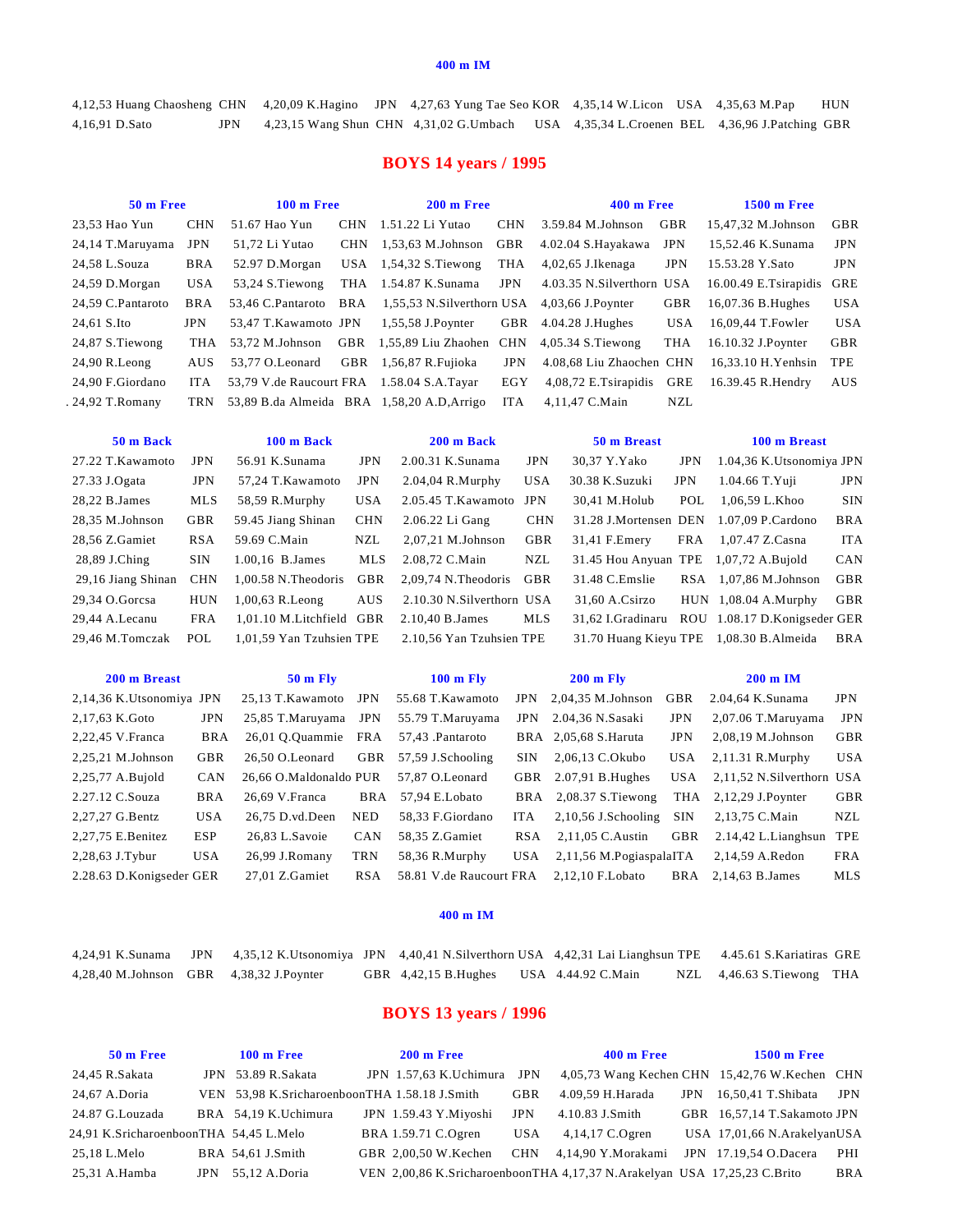| 25,60 C.Dressel USA 55,22 D.Carter  |                        |  | TRN 2,01,46 D.Carter TRN 4,20,48 V.Garcia BRA                                      | 17,30,46 C.Smith GBR |     |
|-------------------------------------|------------------------|--|------------------------------------------------------------------------------------|----------------------|-----|
| 25,87 J.Groters                     | ARU 55,31 T.Whitchurch |  | GBR 2.02,54 T. Whitchurch GBR 4,22,33 C. Deller-BorgonoCAN 17,35,31 C. Plastic BRA |                      |     |
| 25,89 C.Fasala AUS 55,81 C.Ogren    |                        |  | USA 2.04,23 V. Garacia BRA 4,22,83 A. Lyons CAN                                    | 17,36,37 J.Tan       | SIN |
| 25,89 L. Chin HwanMLS 55,90 A.Lyons |                        |  | CAN 2,04,33 N.Arakelyan USA 4,23,97 M.Mincham NZL                                  | 17,36,72 N.Szabo HUN |     |

| 50 m Back                                    |            | 100 m Back               |            | 200 m Back                                          |            | 50 m Breast           |            | 100 m Breast                                   |            |
|----------------------------------------------|------------|--------------------------|------------|-----------------------------------------------------|------------|-----------------------|------------|------------------------------------------------|------------|
| 28.45 Y.Tomizawa JPN                         |            | 59,94 T.Jingaoka         | <b>JPN</b> | 2.04,70 Wang KechenCHN                              |            | 30.21 R.Okubo         | JPN        | $1.05.44$ T.Natsume                            | <b>JPN</b> |
| 28,49 S.Beer                                 | <b>USA</b> | 1.00.01 R.Berti          | BRA        | $2.07,27$ J.Jingaoka                                | <b>JPN</b> | 30.66 T.Natsume       | <b>JPN</b> | 1,06,87 R.Okubo                                | <b>JPN</b> |
| 28,63 T.Jngaoka                              | <b>JPN</b> | $1.00.01$ J.Gonsalez     | <b>COL</b> | 2,12,23 R.Berti                                     | <b>BRA</b> | 31,23 G.Fernandes BRA |            | $1.09.39$ C.Ogren                              | <b>USA</b> |
| 29,14 S.al Tuaiwni KUW                       |            | 1,00,22 Wang Kechen CHN  |            | $2,14,19$ C.Ogren                                   | <b>USA</b> | 32.90 P.Thiel         | GER        | 1.09.68 G.Fernandes BRA                        |            |
| 29,29 K.SricharoenboonTHA 1.01,04 J.Rachotti |            |                          | <b>BRA</b> | 2,14,83 Y.Kobayashi                                 | JPN        | 33.05 C.Claverie      | <b>VEN</b> | 1.10.30 R.Domachuk RUS                         |            |
| 29,66 Wang Kechen CHN                        |            | 1,01,17 Y.Tomizawa JPN   |            | 2,15,58 V.Santus                                    | <b>BRA</b> | 33.14 O.Tynes         | BAH        | 1.10.87 F.Monni                                | <b>BRA</b> |
| 29,84 A.Doria                                | <b>VEN</b> | 1.01.35 S.Beer           | <b>USA</b> | 2.15.71 J.Smith                                     | <b>GBR</b> | 33.22 J.Groters       | ARU        | 1,10,98 L.Sossinski USA                        |            |
| 29,87 J.Lynch                                | <b>USA</b> | 1,02,99 D.Ciezkowsk iPOL |            | 2.16.43 D.Ciezkowski POL                            |            | 33.27 E.M.Izzat       |            | $MLS$ 1,11,12 H. Ackland                       | GBR        |
| 29,96 N.ImsamranratTHA                       |            |                          |            | 1,03,39 K.SricharoenboonTHA 2,17,71 M.Georgevic AUS |            |                       |            | 33,49 Lok Yanhan SIN 1.11.33. Muggerioge AUA   |            |
| 30.01 R.Handa                                | <b>GER</b> | 1.03.43 J.Kuhn           | GER        | 2,17,84 L.v.Andekerke BEL                           |            |                       |            | 33.50 N.Kotzubinski RUS 1.11.51 Lok Yanhan SIN |            |

| 200 m Breast                         |            | $50 \text{ m}$ Fly                         |            | $100 \text{ m}$ Fly                      |            | $200 \text{ m}$ Fly                        |            | $200 \text{ m}$ IM              |            |
|--------------------------------------|------------|--------------------------------------------|------------|------------------------------------------|------------|--------------------------------------------|------------|---------------------------------|------------|
| $2,21,11$ T. Hatsume                 | <b>JPN</b> | 26.68 T.Iso                                | JPN        | 57,75 L.Melo                             |            | BRA 2.07,53 K.Matsuda JPN                  |            | $2.11.47$ K.Uchimura            | <b>JPN</b> |
| 2,21,36 M.Mori                       | JPN        | 26,72 K.Sricharoenboon THA 57,89 Y.Miyoshi |            |                                          | <b>JPN</b> | 2,08,54 L.Melo                             | BRA        | $2.11.62$ C.Ogren               | <b>USA</b> |
| 2,27,68 C.Ogren                      |            | USA 26,72 T.Matsuda                        | <b>JPN</b> | 59,02 K.Matsuda                          | <b>JPN</b> | $2,10,26$ Y. Yajima                        | <b>JPN</b> | 2.11,65 Y.Sakakibara JPN        |            |
| 2.33.70 H.Ackland                    | GBR        | 26.95 D.Ciezkowski                         | POL        | 59,60 D. Ciezkowski POL 2,14,37 C. Ogren |            |                                            |            | USA 2.15,34 K.SricharoenboonTHA |            |
| 2,34,24 G.Simonica BRA 26,99 A.Doria |            |                                            | <b>VEN</b> | $1,00.10$ J.Yong                         |            | $SIN$ 2,16,16 J.Yong                       | <b>SIN</b> | $2.16.05$ V.Macedo              | <b>BRA</b> |
| 2,35,03 Lok Yanhan SIN               |            | 27,06 S.Subarski                           | AUT        | $1,00.27$ J. Lynch                       |            | USA $2,16,65$ J. Lynch                     |            | $USA$ 2,16,39 R.Berti           | <b>BRA</b> |
| 2,35,89 C.Claverie                   |            | VEN $27,36$ J. Lynch                       | USA.       | 1.00.59 S.Subarski AUT 2,19,56 T.Mules   |            |                                            |            | GBR 2.19.23 C.Dressel           | <b>USA</b> |
| 2,36,03 M.MuggeridgeAUS 27,49 S.Beer |            |                                            | <b>USA</b> | $1.00.70$ T. Mules                       |            | GBR 2,19,65 A.A.MohamedEGY 2.20.28 P.Thiel |            |                                 | GER        |
| 2.36,14 A.Osvatz                     |            | $ROU$ 27,49 J.Yong                         | SIN.       |                                          |            | 1.01,34 G.Fearnley GBR 2.20,15 F.Fonseca   |            | BRA 2.20.51 J.Smith             | <b>GBR</b> |
| 2,36,35 D.Ramos                      |            | BRA 27,69 M.Jura                           | POL        | 1.01.81 S.Beer                           |            | USA $2,20,35$ N.Szabo                      |            | HUN 2.20.63 C.Fasala            | AUS        |

|  |  | 4.27.43 Wang Kechen CHN 4,44.23 Y.Murakami JPN 4,56.88 N.Arakelyan USA 4.57,83 N.Szabo |                                                                                                     | HUN 5.01.17 Lim Chin Hwan MLS |  |
|--|--|----------------------------------------------------------------------------------------|-----------------------------------------------------------------------------------------------------|-------------------------------|--|
|  |  |                                                                                        | 4,38,32 C.Ogren USA 4,47,27 H.Hamada JPN 4,57,77 V.Garcia BRA 5,00.93 Y.Kubagawa BRA 5,03,68 J.Yong |                               |  |

# **BOYS 12 years / 1997**

| 50 m Free             |            | $100 \text{ m}$ Free  |            | 200 m Free                  |            | 400 m Free                                                              |            | <b>1500 m Free</b>         |            |
|-----------------------|------------|-----------------------|------------|-----------------------------|------------|-------------------------------------------------------------------------|------------|----------------------------|------------|
| 26,14 T.Horio         | <b>JPN</b> | 56.38 Y.Amada         | JPN        | 2.00.81 K.Hasegawa JPN      |            | 4.17.17 K.Hasegawa JPN                                                  |            | 17.02.38 M.Toselli         | <b>ITA</b> |
| 26.17 A.Jakovlev      | <b>RUS</b> | 57.08 K.Hasegawa      | JPN        | 2,05,38 R.Fujiwara          | <b>JPN</b> | 4,24,78 M.Roge                                                          | <b>BRA</b> | 17,39.80 T.Diaper-Fox GBR  |            |
| 26,64 Y.Ida           | JPN        | 58,54 R.St.Maria      | PHI        | 2,06.35 J.Sun               | <b>USA</b> | 4,27,12 J.Sun                                                           | <b>USA</b> | 17.49.03 B.da Almeida BRA  |            |
| 26.68 A.Lohmar        | GER        | 58.79 Tan Chon HenMLS |            | 2.08.23 R.St.Maria PHI      |            | 4.28.12 B.da Almeida BRA 17,51.01 D.Forndal                             |            |                            | <b>SWE</b> |
| 26.70 A.Badamshin RUS |            | 58.81 J.Sun           | <b>USA</b> | $2.09.49$ T.Silver          | <b>USA</b> | 4,28,40 K.L.Putera INA                                                  |            | 18.14.32 A.Mikhailenko RUS |            |
| 26,91 J.Sun           | <b>USA</b> | 58,93 H.Painhas       | <b>BRA</b> | 2.09,81 G.Minicozzi ITA     |            | 4,33.41 G.Minicozzi ITA                                                 |            | 18.20.27 E.Zhao            | <b>CAN</b> |
| 26.97 R.St.Maria      | PHI        | 59.16 M.Roge          | BRA        | 2.11.73 R.Leonard AUS       |            | 4.37.03 E.Zhao                                                          | <b>CAN</b> | 18.20.78 J.Sun             | <b>USA</b> |
| 26,98 M.Roge          | <b>BRA</b> | 59.74 T.Silver        | <b>USA</b> | 2.12.50 E.Zhao              | <b>CAN</b> | 4.37.35 D.Forndal                                                       | <b>SWE</b> | 18,22,94 Tran Dui Hoi VIE  |            |
| 27.40 T.Silver        | <b>USA</b> | $1.00.07$ A. Lohmar   |            | GER $2,12.96$ P.Dowding GBR |            | 4,37.63 T.Novoszath HUN 18,24,20 M.Barker                               |            |                            | GER        |
| 27.44 A.Solivan       | PUR        |                       |            |                             |            | 1.00.43 T.PapadopoulosCYP 2.13.20 Y.M.SalamanEGY 4.38.66 L.Robinson GBR |            | 18.24.27 B.Valler          | <b>HUN</b> |

| 50 m Back                            |            | 100 m Back             |      | 200 m Back                                                                          |            | 50 m Breast                                |     | 100 m Breast                                                                                                       |            |
|--------------------------------------|------------|------------------------|------|-------------------------------------------------------------------------------------|------------|--------------------------------------------|-----|--------------------------------------------------------------------------------------------------------------------|------------|
| 29,51 T.Tokiwa                       |            | JPN $1.00.62$ T.Tokiwa |      | $JPN$ 2,17,36 T. Tokiwa                                                             | <b>JPN</b> | 32.09 H.Nakagawa JPN                       |     | 1.08.31 H.Nakagawa JPN                                                                                             |            |
| 29,67 S.Osaka                        | <b>JPN</b> | 1,02,78 H.Ryu          |      | $JPN$ 2,17,44 H.Ryu                                                                 | <b>JPN</b> | 32,24 T.Noguchi                            | JPN | 1.10.26 Y.Iwata                                                                                                    | <b>JPN</b> |
|                                      |            |                        |      |                                                                                     |            |                                            |     | 30,29 N.Groenewald AUS 1.05,40 N.Groenewald AUS 2,20,89 P.Gardner GBR 32,48 Tan Chon HenMLS 1.12.01 Tam Kaming HKG |            |
| 30.40 A.Jakovlev                     |            |                        |      |                                                                                     |            |                                            |     | RUS 1,06,81 P.Gardner GBR 2.22.20 N.GroenewaldAUS 33.13 Tam Kaming HKG 1.13,27 Tan Chon Hen MLS                    |            |
| 30,82 R.St.Maria                     |            |                        |      | PHI 1.07.09 R.St.Maria PHI 2.24.17 L.Robinson GBR 34.57 K.Mandl AUT 1.14.10 K.Mandl |            |                                            |     |                                                                                                                    | AUT        |
| 31.26 D.Carey                        |            | BAH 1.07.38 E.Kube     | GER  | 2.24.33 J.Sun                                                                       |            | USA $35,18$ D.Carey                        | BAH | 1.14.37 N.Goenewald AUS                                                                                            |            |
| 32,75 A.Badamshin RUS 1,08,19 J.Sun  |            |                        |      | USA $2,27,48$ B.Valler                                                              |            | HUN 35,25 V.Mokrousov RUS 1.16,50 B.Angelo |     |                                                                                                                    | <b>BRA</b> |
| 32,20 K.Metalinos GRE 1.08.98 A.Tang |            |                        | USA. | $2,28.01$ D.McArthur USA $35.70$ R.Lima                                             |            |                                            |     | BRA 1.16.80 M. Virthman                                                                                            | <b>BRA</b> |